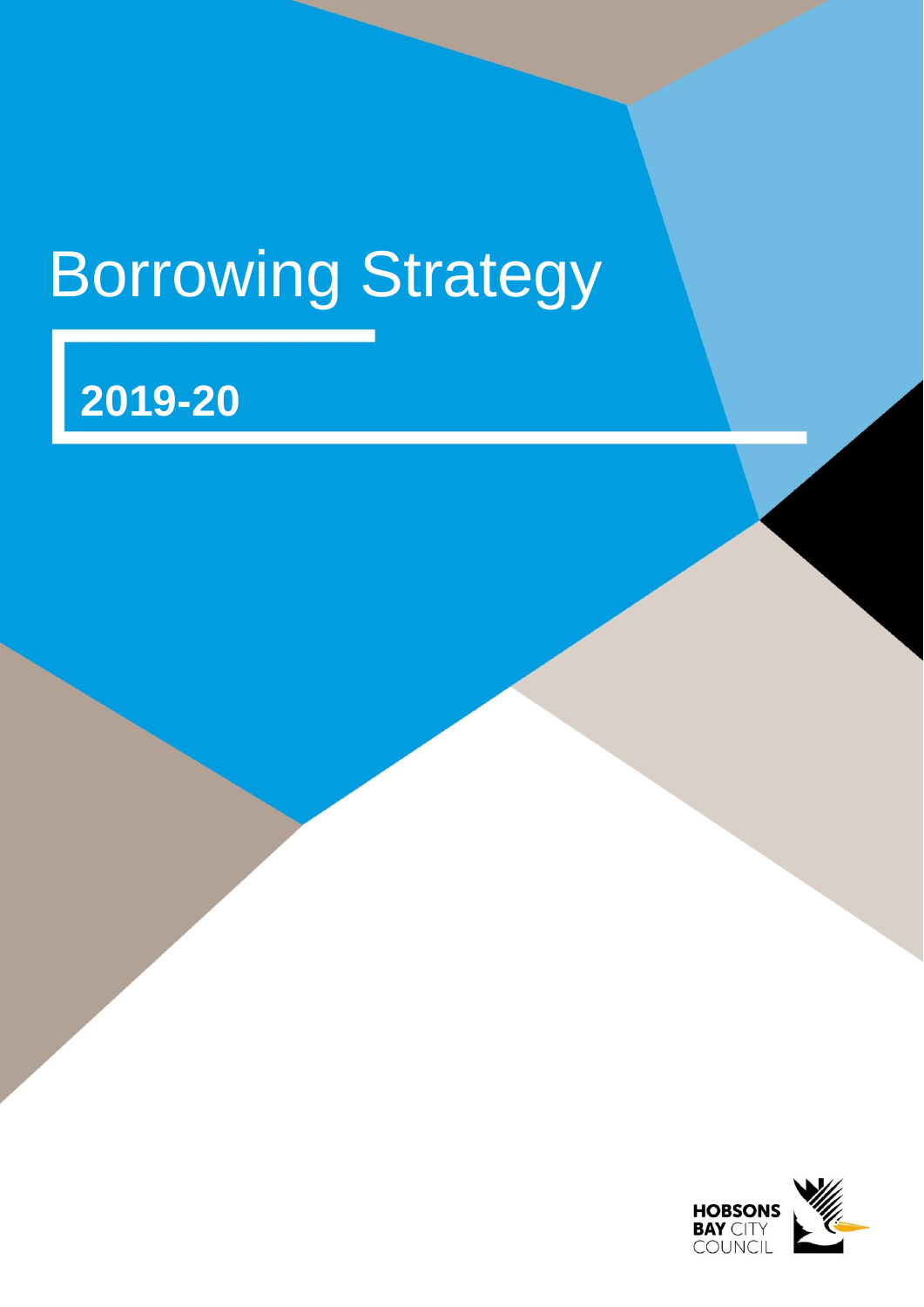# **Contents**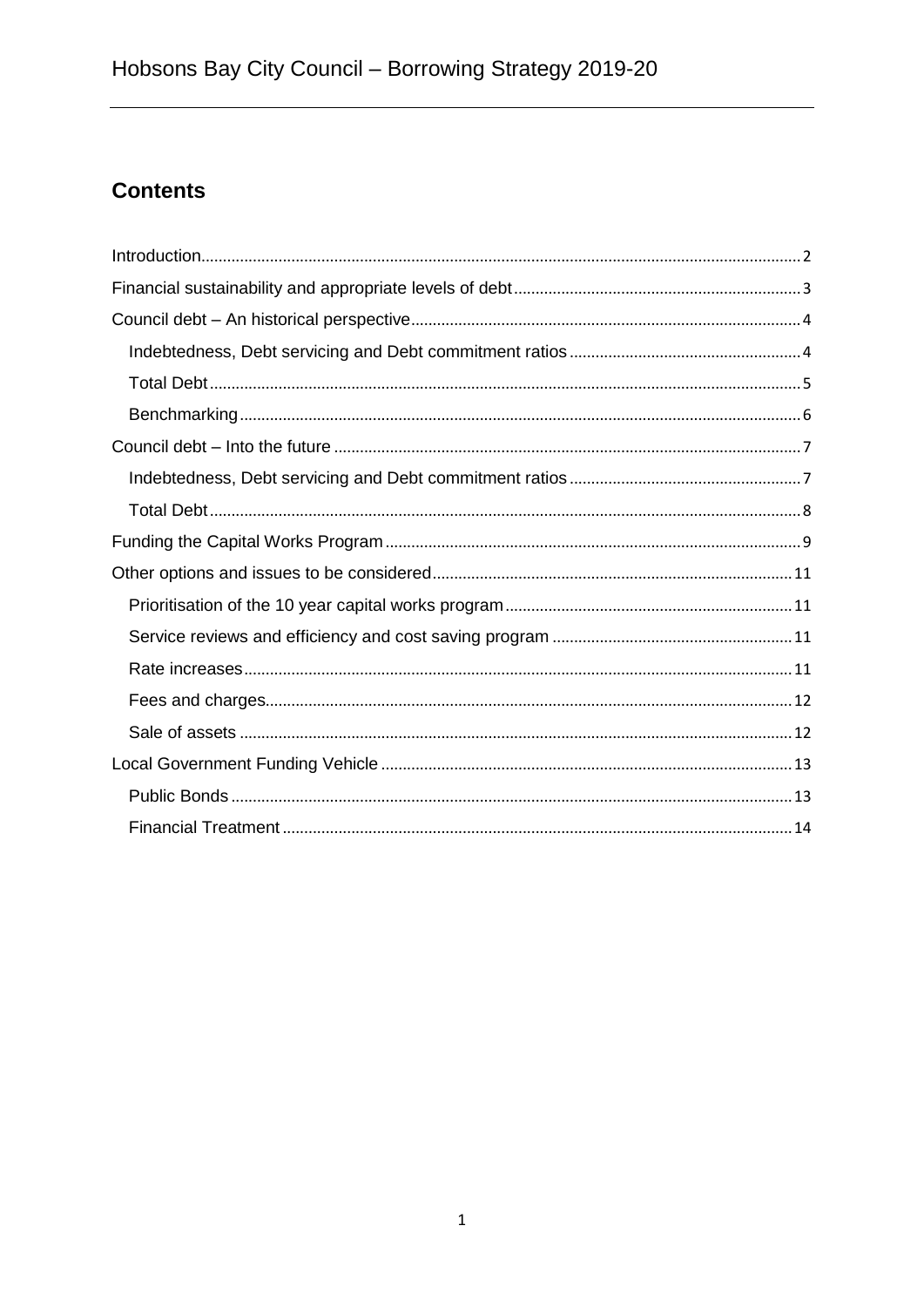# <span id="page-2-0"></span>**Introduction**

Hobsons Bay's borrowing strategies previously focused on debt reduction up until 2014-15. Rates, grants, cash and investment reserves were used to fund capital works programs. Internal and external funding, rather than borrowings were identified as important sources to fund capital works, resulting in a general decline in cash and a reduction in debt servicing costs.

Council recognises that loans can be a responsible option in addressing infrastructure backlogs, delivering improved assets and services and maintaining equity between those generations of ratepayers who will actually benefit from the capital investment. Council acknowledges that it has the capacity to increase its debt, whilst maintaining a financially sustainable position, within acceptable debt levels.

Reviews conducted on Council's 10 year Capital Works Program indicated a need to increase spending on capital works renewal. Council was also required to fund the 2012 defined benefit superannuation shortfall. As a result, previous borrowing strategies, long term financial plan's (LTFP) and annual budgets have included:

- loan borrowings of \$9.2 million to fund the 2012 defined benefit superannuation shortfall, currently held with the Municipal Association of Victoria (MAV) established Local Government Funding Vehicle (LGFV) as a seven year interest only bond
- loan borrowings of \$5 million to fund additional capital works renewal expenditure in 2014-15, currently held with the LGFV as a ten year interest only bond

Council has determined that no further borrowings will be included within the current strategy but is mindful that:

- further borrowings may be included in future borrowing strategies after other options are considered and when Council can be assured that it has the ability to fund repayments, whilst ensuring financial sustainability
- it is important to maintain Council's capacity to borrow, so it can borrow when required
- future defined benefit superannuation calls are expected and it is likely that they will need to be funded out of borrowings when they occur
- ongoing reviews are being conducted in relation to the 10 year Capital Works Program and it is important that adequate asset renewal expenditure is included in each budget to ensure that the current asset infrastructure backlog does not increase
- current total capital expenditure levels outlined in the existing 'draft' 10 year Capital Works Program are well above the level that can be funded under the current financial constraints, contained within the existing LTFP
- in the long term, borrowing does not increase the amount of money available to spend. It allows a higher level of expenditure in a given year, but as it must be repaid (with interest) it requires a reduction in expenditure in future years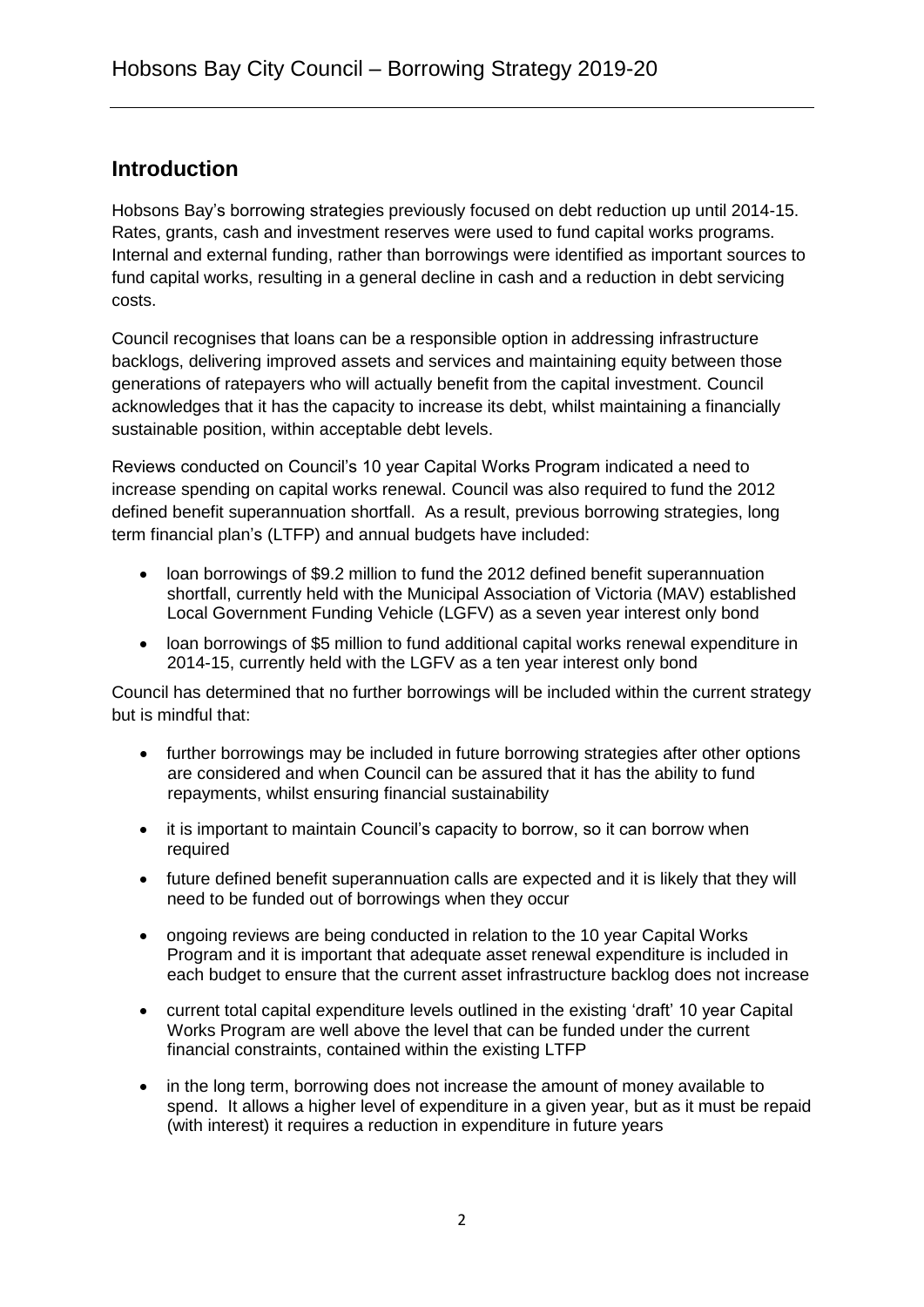# <span id="page-3-0"></span>**Financial sustainability and appropriate levels of debt**

An Australian Local Government Association's (ALGA's) definition of financial sustainability is *"A Council's long-term financial performance and position is sustainable where planned long term service and infrastructure levels and standards are met without unplanned increases in rates or disruptive cuts to services."*

Another way of looking at it is to ensure that the Hobsons Bay community receives good quality services and enjoys well maintained facilities and infrastructure at an affordable level of property rates both now and into the future. However it is defined, it is important to have some agreed quantifiable measures of sustainability to judge where Council is now and what corrective action may need to be taken.

The indicator that the Victorian Auditor General's Office (VAGO) uses to measure appropriate debt levels in relation to determining a Council's financial sustainability is **indebtedness**, being non-current liabilities as a percentage of own-source revenue. The indebtedness indicator requires a percentage of less than 40 per cent to obtain a 'low' risk assessment from VAGO.

There are other key debt management indicators which indicate a council's capacity to repay its debt.

The **debt servicing ratio** identifies the capacity of a council to service its outstanding debt. This ratio is calculated as interest as a percentage of total revenue and has a target of less than five per cent; and

The **debt commitment ratio** identifies a council's debt reduction strategy. This ratio is calculated as interest plus redemption costs as a percentage of rate revenue and has a target of less than 15 per cent.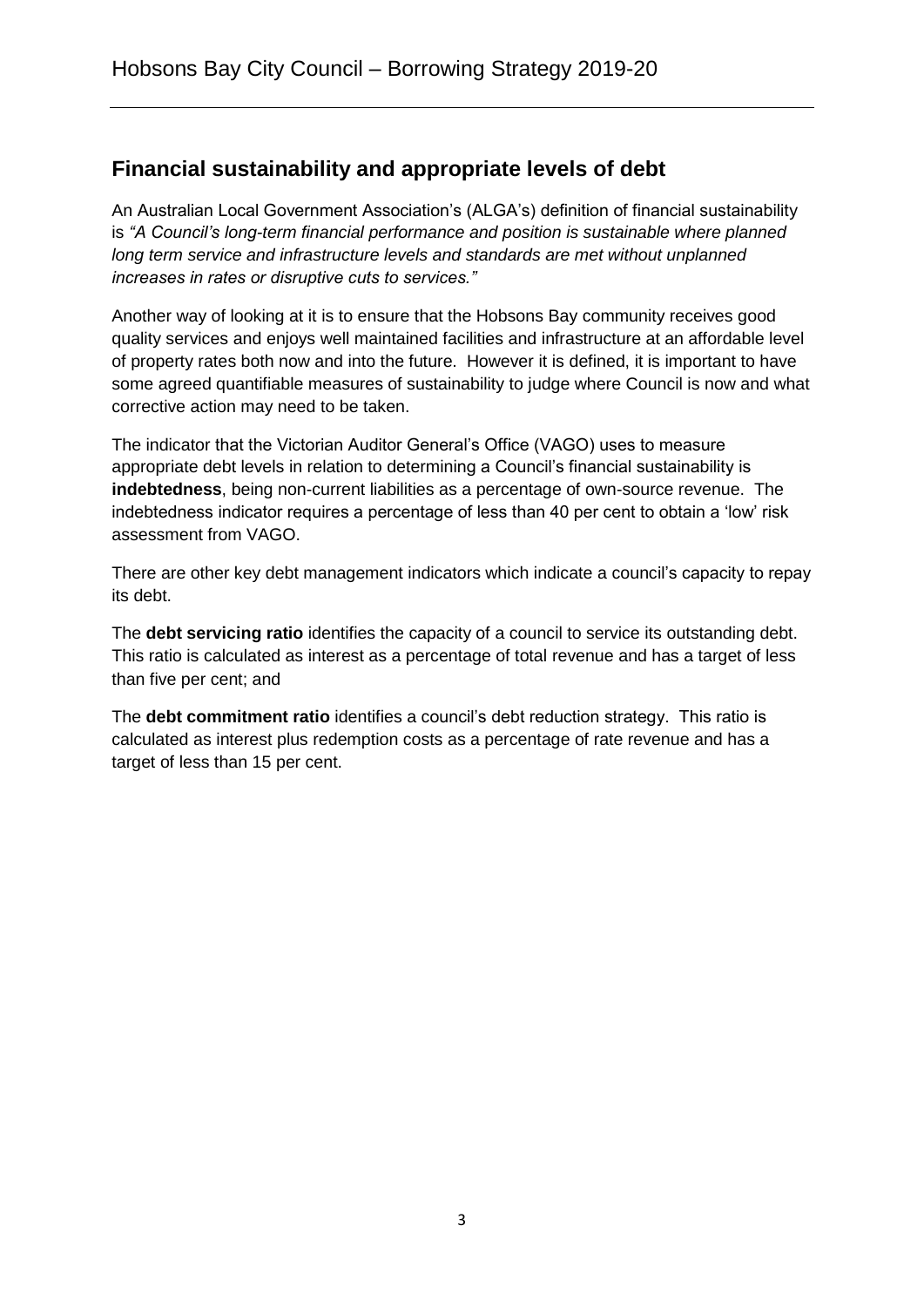# <span id="page-4-0"></span>**Council debt – An historical perspective**

### <span id="page-4-1"></span>**Indebtedness, Debt servicing and Debt commitment ratios**

The VAGO report on Local Government: Results of the 2017-18 Audits provides information in relation to the **indebtedness** of inner metropolitan councils, including Hobsons Bay.

Hobsons Bay's indebtedness indicator (0.88 per cent) in 2013-14 was artificially low as virtually all of Council's debt was treated as short-term at that date. When existing loans of \$9.2 million were transferred to a seven year bond, the indicator increased to a more realistic level (9.65 per cent) in 2014-15. The indebtedness indicator increased again in 2015-16 (13.71 per cent) as a result of transferring a \$5 million short term loan to a longer term ten year bond. Since that time, Council's loan borrowings have remained unchanged, which has ensured reasonably consistent indicators in 2016-17 (12.96 per cent) and 2017-18 (12.16 per cent). It is forecast that this consistency in the indebtedness indicator will remain in 2018-19 (12.46 per cent).

These levels are all well below the VAGO threshold target of 40 per cent and firmly within the 'low' risk category.

The **debt servicing** ratio has been insignificant due to Council's low level of debt. Despite an increase in total borrowings in 2013-14 and 2014-15, interest on loans compared to total revenue remains extremely low and well below the target mentioned above (5 per cent).

Council's **debt commitment** ratios between 2013-14 and 2015-16 reflects Council repaying Vision Super for the defined benefit superannuation shortfall and transferring loans to the LGFV. These results are still below the target mentioned above (15 per cent) and the ratio is predicted to be 0.58 per cent by 30 June 2019. Debt commitment remains whilst Council does not pay any principle amounts in relation to its loans.



The following graph outlines Hobsons Bay's debt servicing capacity since 2013-14: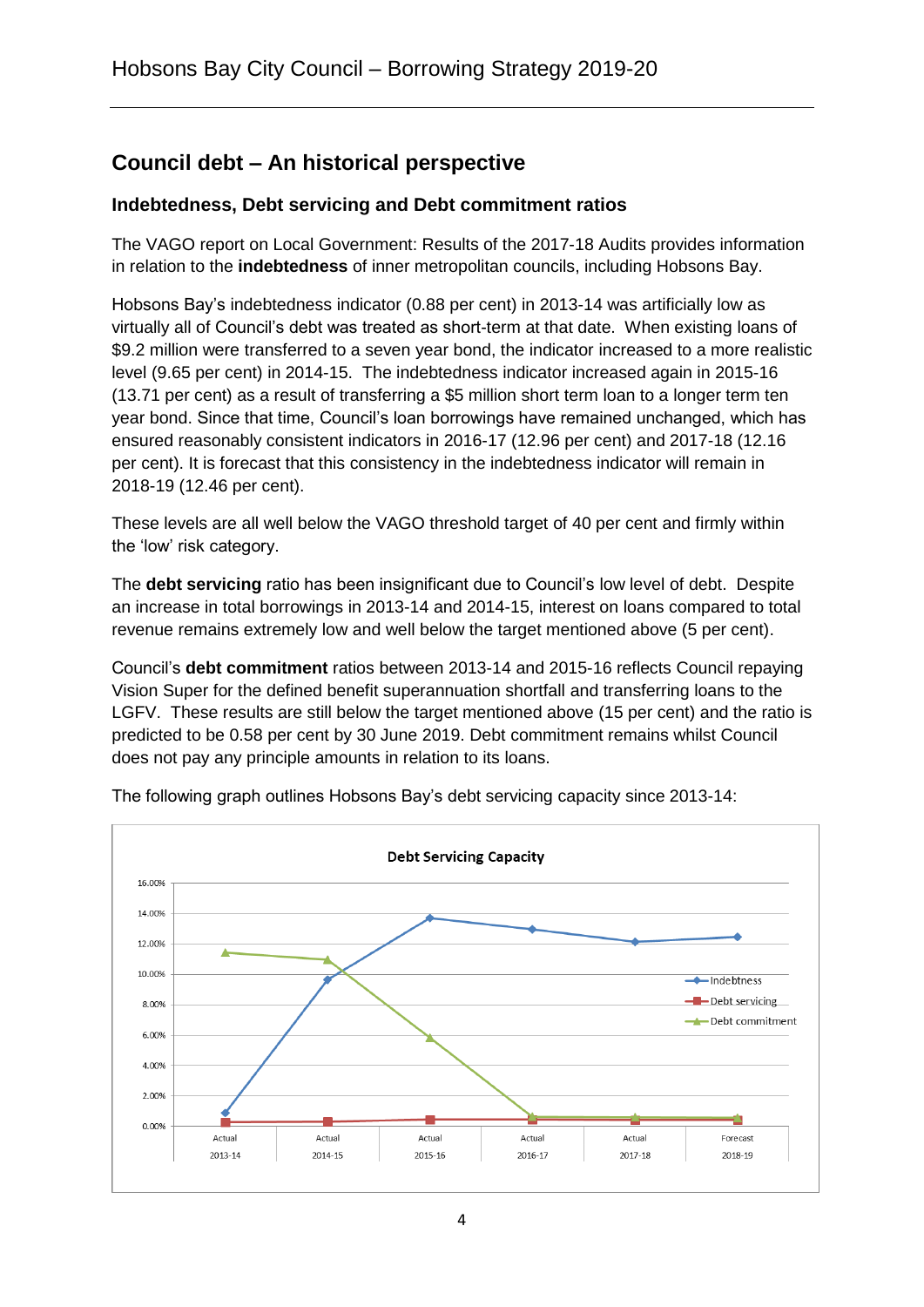# <span id="page-5-0"></span>**Total Debt**

The extent of debt across inner metropolitan councils varies substantially. Hobsons Bay and all other councils have been impacted by the superannuation calls as well as an increased focus on asset renewal. A number have borrowed as a result.

The following graph outlines Council's total outstanding loans since 2012-13. It highlights the low levels of debt under the previous debt reduction strategy, additional borrowings required to fund the defined benefit superannuation shortfall in 2013-14 and borrowings in 2014-15 to fund additional capital works renewal expenditure.



Council's outstanding loans were reduced to \$2.206 million by the end of 2012-13 before Council was required to borrow in 2013-14 to fund a defined benefit superannuation shortfall. This increased outstanding loans to \$9.648 million in 2013-14 and loans were increased again in 2014-15 to \$14.2 million to fund additional capital works renewal expenditure.

Since the end of 2015-16 all existing outstanding loans have been held as part of the LGFV. Initially loans have been held as part of the short term borrowing arrangements until they have been converted to longer term bonds. Currently Council's loan portfolio includes:

- \$9.2 million held as part of the LGFV seven year interest only bond
- \$5 million held as part of the LGFV ten year interest only bond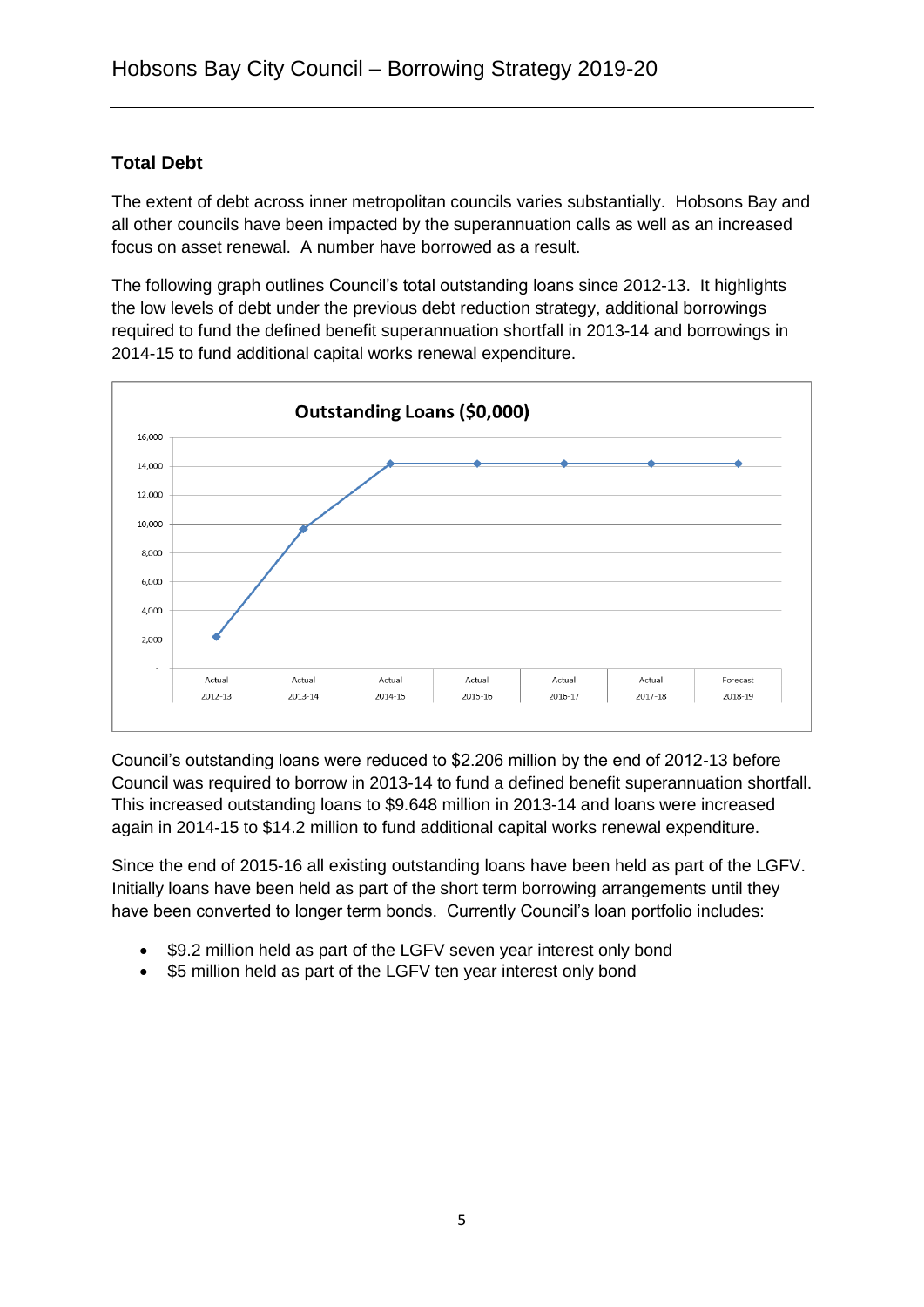### <span id="page-6-0"></span>**Benchmarking**

Council has undertaken a benchmarking exercise to compare Hobsons Bay's level of loan borrowings against five similar councils for the 2017-18 financial year.



The graph below shows the level of current and non-current loan borrowing for each comparable local government.

Hobsons Bay has the second highest loan borrowings (\$14.2 million), compared to Brimbank which is significantly higher (\$63.121 million). Port Phillip's total borrowing are third (\$7.5 million), whilst the other three council's, Moonee Valley, Maribyrnong and Bayside were debt free at 30 June 2018. Bayside had outstanding debt (\$2.126 million) at 30 June 2017, but paid their borrowings of and became debt free during the 2017-18 financial year.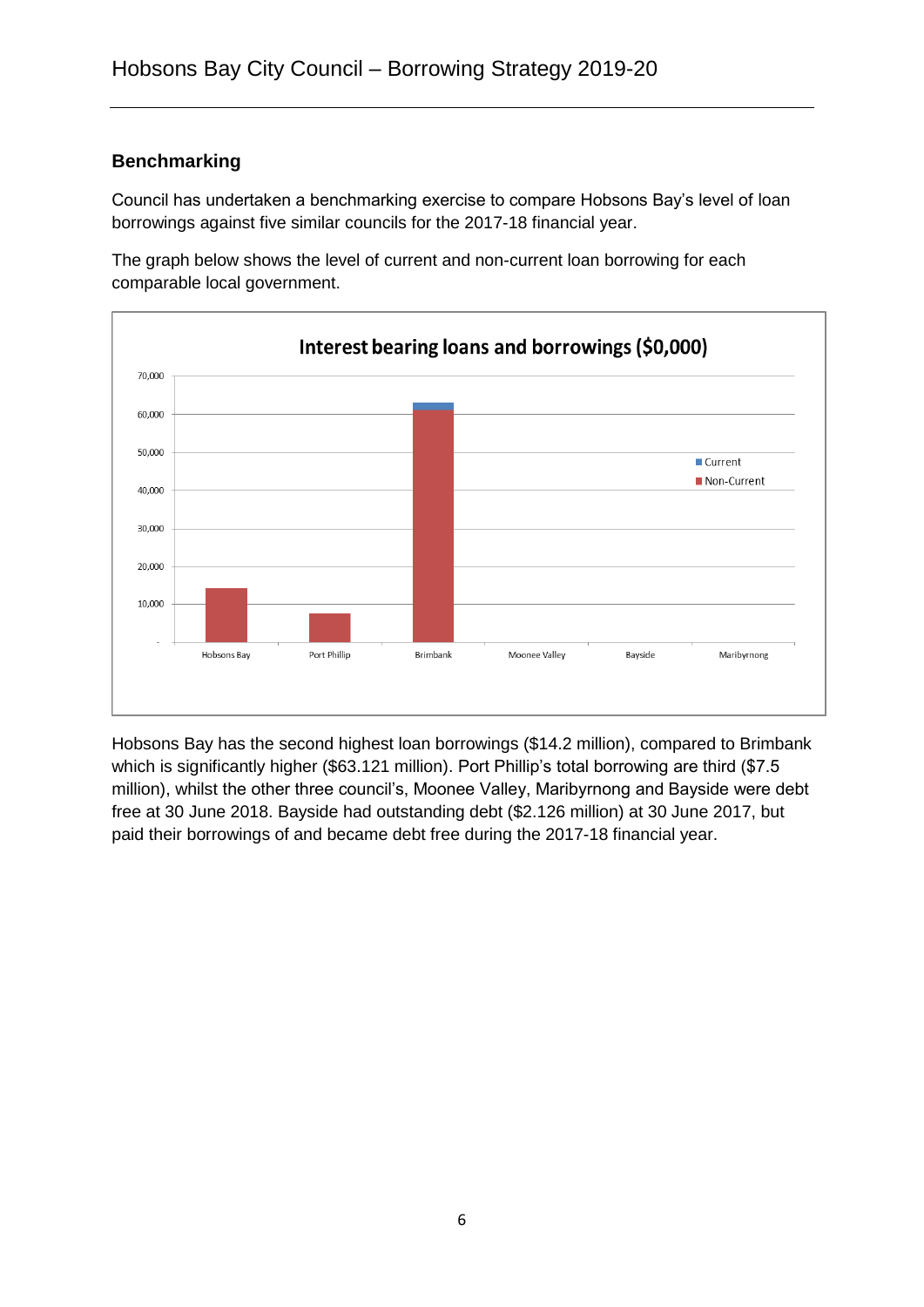# <span id="page-7-0"></span>**Council debt – Into the future**

### <span id="page-7-1"></span>**Indebtedness, Debt servicing and Debt commitment ratios**

It is estimated that Hobsons Bay's **indebtedness** indicator will be 12.46 per cent by June 2019 as all of Council's borrowings are in the long term (non-current) classification. The indicator reduces slightly each year due to expected increases in Council's own-source revenue. The sharp decreases in 2020-21 and 2024-25 are a result of the two bonds being reclassified as current liabilities the year before they are repaid. With borrowings being repaid in this strategy and the LTFP, Council is expected to remain firmly within VAGO's 'low' risk category.

The **debt servicing** ratio remains insignificant throughout the strategy and LTFP as interest on loans compared to total revenue remains extremely low.

Council's **debt commitment** ratio from 2018-19 to 2020-21 is expected to remain extremely low as it relates only to interest payments on the LGFV bonds. The results of repaying the bonds are highlighted by the spikes in the indicator during 2021-22 and 2025-26.

The following graph outlines Hobsons Bay's debt servicing capacity for the remainder of the LTFP. It indicates that all debt servicing capacity indicators will be within acceptable levels under the borrowings outlined in this strategy.

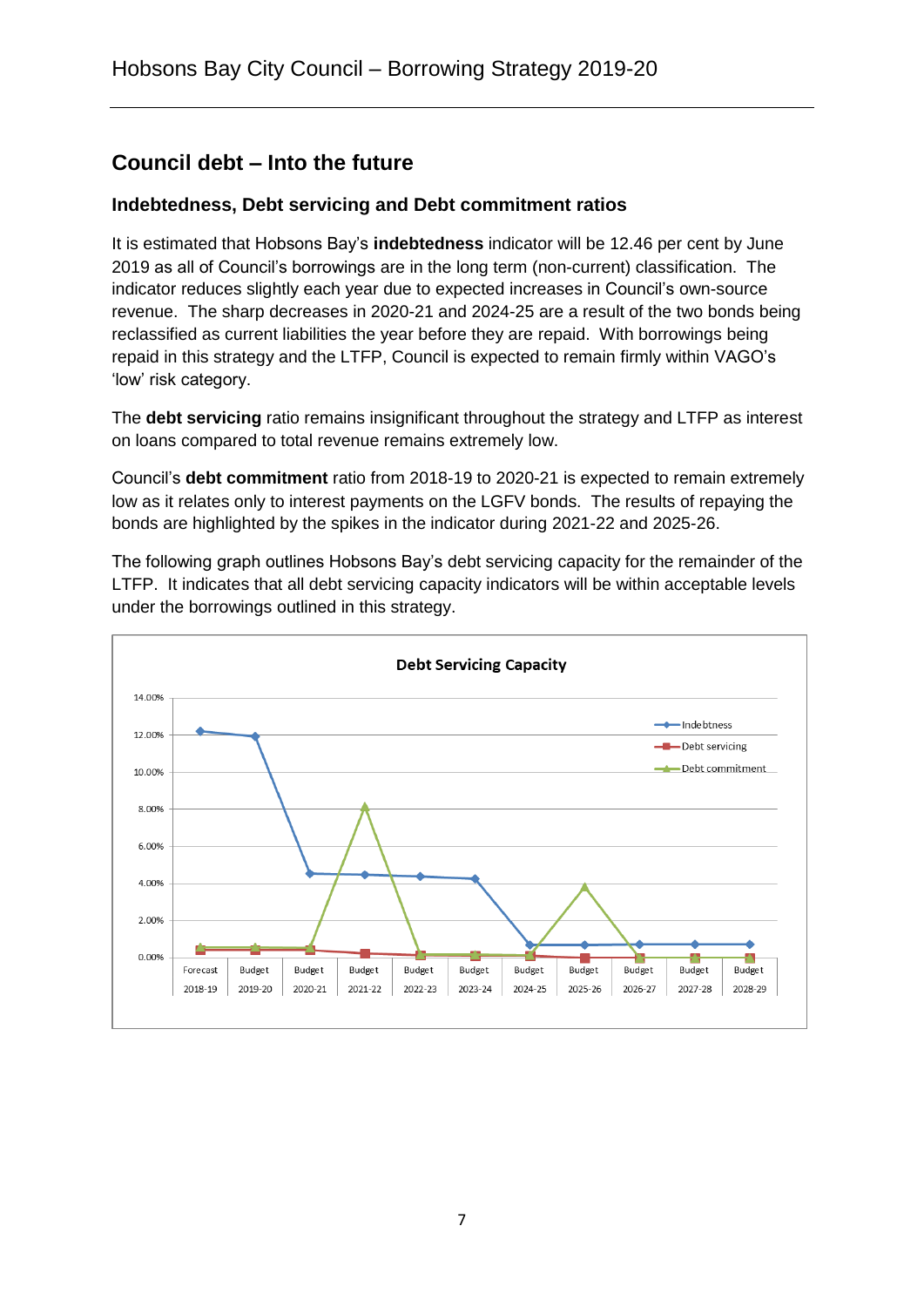# <span id="page-8-0"></span>**Total Debt**

As mentioned earlier, this borrowing strategy is based on no further borrowings for the duration of the current strategy and the LTFP.

The following graph outlines Council's outstanding loans over the remainder of the LTFP. Existing loan borrowings (\$14.2 million) are held in two separate LGFV bonds. The graph indicates that \$9.2 million will be repaid in 2021-22 and \$5 million repaid in 2025-26, completely extinguishing Council's loans.

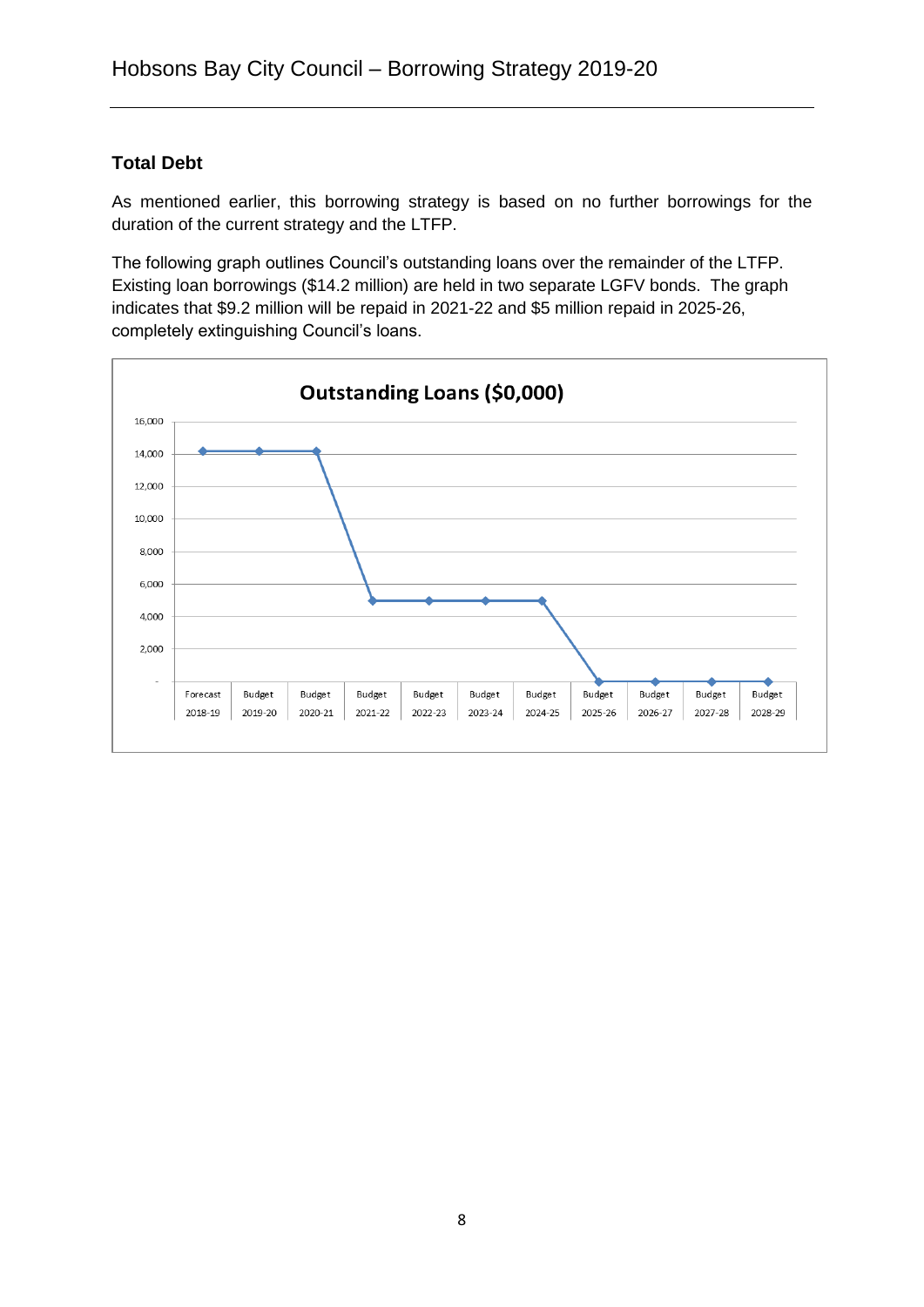# <span id="page-9-0"></span>**Funding the Capital Works Program**

Council officers have recently updated Council's 'draft' 10 year Capital Works Program, including adding additional projects as a result of recently conducted internal and community pre-budget submission processes. It has been impossible to include all of these projects within the LTFP as they cannot all be funded in a sustainable manner under the current financial constraints.

The most recent version of the 'draft' 10 year Capital Works Program provides for \$571.053 million to be spent on capital over the next 10 years, whilst the LTFP currently estimates that \$477.803 million is available in relation to capital works expenditure. The following graph highlights the difference of \$93.259 million over the 10 year period. Whilst 2019-20 and 2020-21 are fully funded (largely due to significant transfers from the infrastructure reserve in 2020-21), there is insufficient funding available for every other year of the LTFP. Council must consider alternative measures prior to considering the option to borrow further.



The amount of capital works expenditure included in the 'draft' 10 Year Capital Works Program needs to be reduced to reflect the levels available in the LTFP. It is important that when these levels are reduced, that Council continues to prioritise renewing its existing assets. If Council cannot sustain adequate levels of asset renewal, then borrowing additional money may be one option to consider.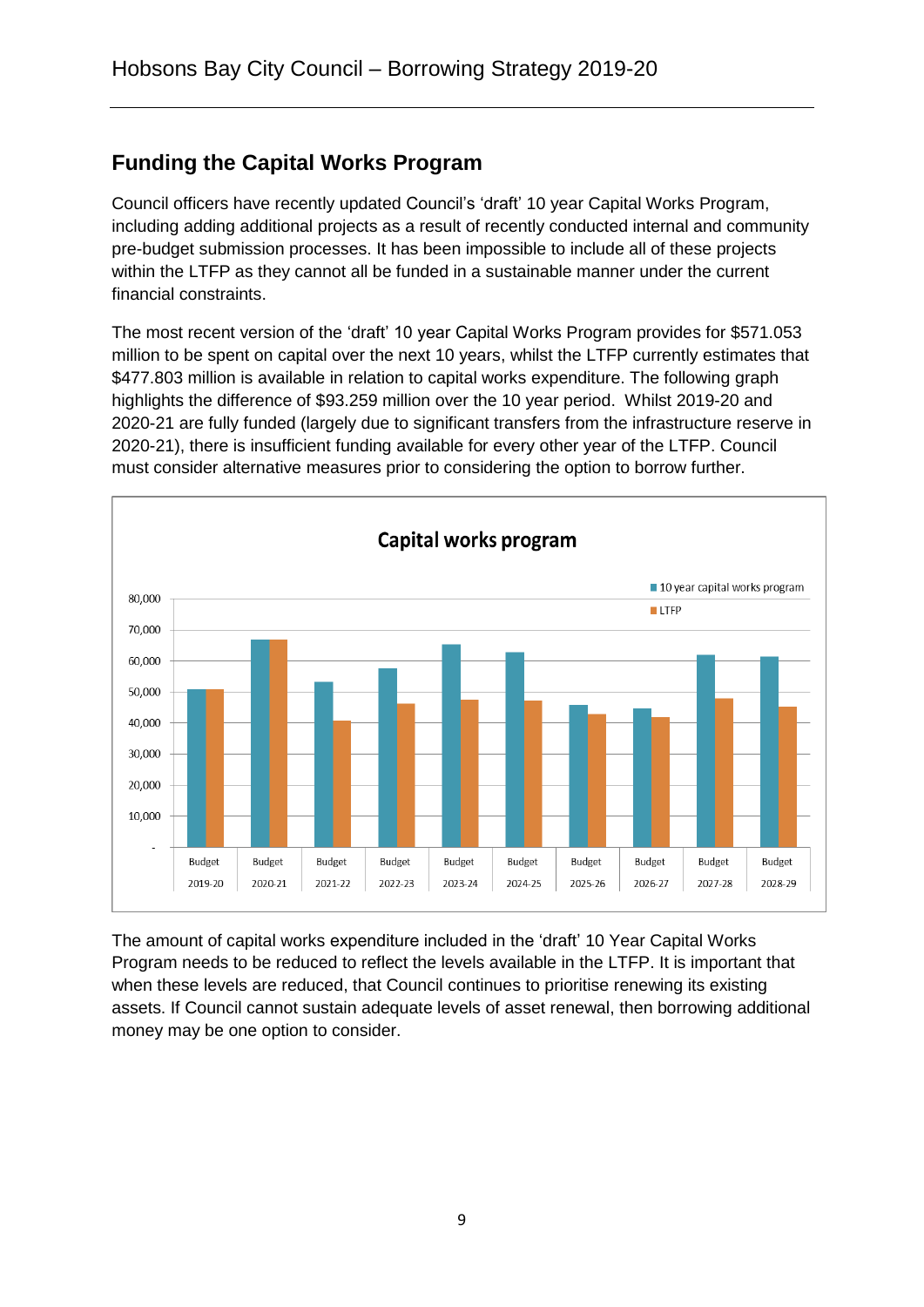Whilst it is important that the Council addresses its infrastructure renewal requirements, the current LTFP results indicate that additional borrowings may not necessarily be the answer. Further borrowings may 'fix' the funding issue in a given year, but repayments that include interest will actually decrease the amount of capital funding available in the long term, which could exacerbate the problem in the years that follow.

In the long term, borrowing does not increase the amount of money available to spend. It allows a higher level of expenditure in a given year, but as it must be repaid (with interest) it requires a reduction in expenditure in future years.

Further borrowings should only be included after other options are considered and when Council can be assured that it has the ability to fund repayments, whilst ensuring financial sustainability.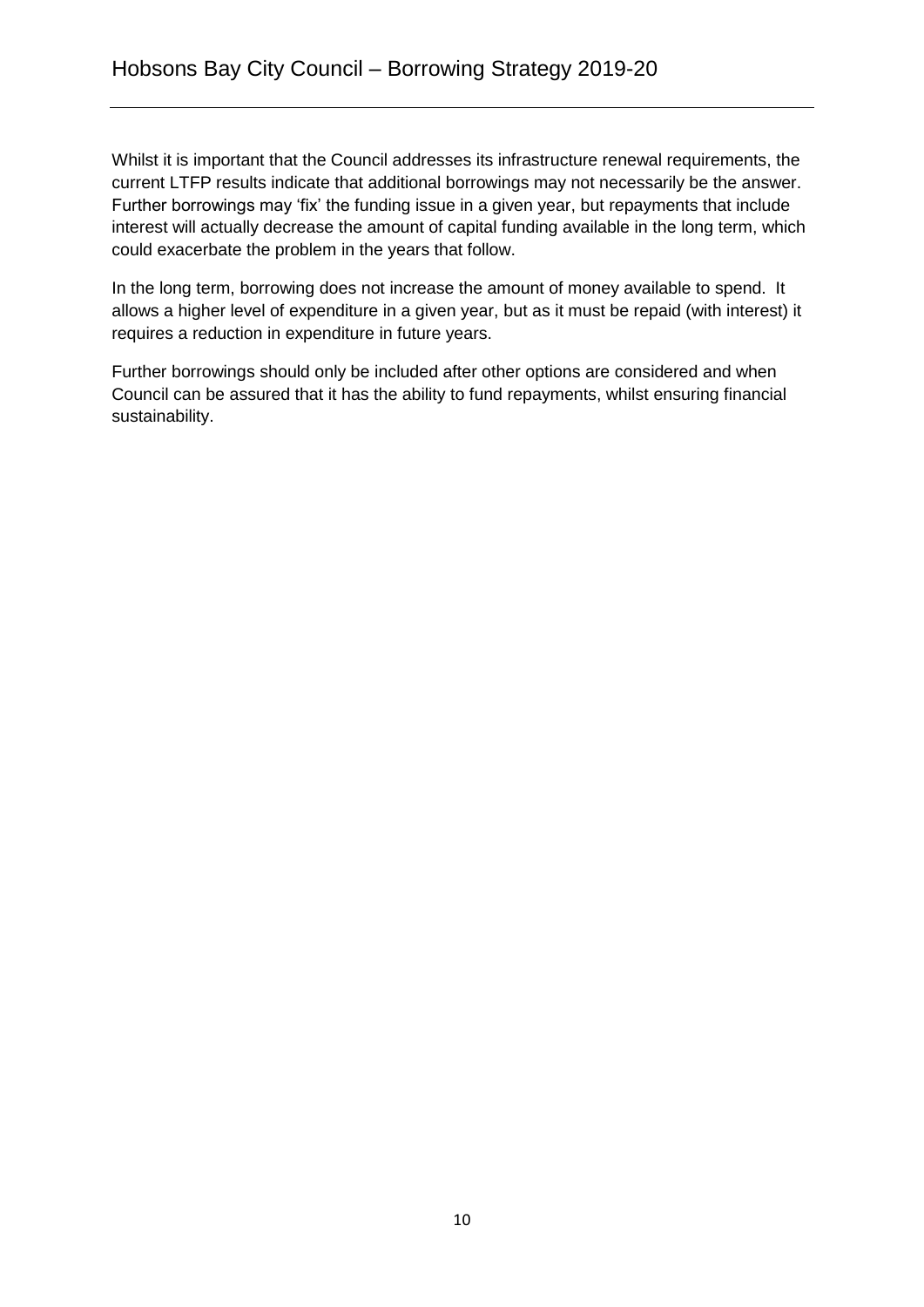# <span id="page-11-0"></span>**Other options and issues to be considered**

In determining whether the Council should borrow other funding sources and options should also be considered.

#### <span id="page-11-1"></span>**Prioritisation of the 10 year capital works program**

As mentioned above, the most recent version of the 'draft' 10 year Capital Works Program provides for \$571.053 million to be spent on capital over the next 10 years, whilst the LTFP currently estimates that \$477.803 million is available, based on the current financial constraints and assumptions of the LTFP.

Council has a key challenge in relation to the expanding 'capital needs' and the growing community expectations in relation to delivery of its capital works program. Council can not necessarily complete all of the projects that it would like and must prioritise by differentiating between what is necessary versus what would be good to have.

#### <span id="page-11-2"></span>**Service reviews and efficiency and cost saving program**

For the past few years Council has conducted an efficiency and cost saving program that has achieved significant savings. The review has continued in 2018-19 and it is expected that further operational savings will be realised when compared to both the annual budget and the most recent forecast.

Efforts are being made to determine the efficiency and cost savings that could continue on an ongoing basis. It is a significant challenge to ensure that these efficiency and cost savings are reflected in the 2019-20 annual budget and on an ongoing basis throughout the LTFP.

Additionally, Council should concentrate on service reviews to determine the most effective and cost efficient way that services are provided to the community. This includes reviewing service delivery methods, which could mean adjustments to the services provided internally by Council.

#### <span id="page-11-3"></span>**Rate increases**

Hobsons Bay's current LTFP indicates rate increases of 2.5 per cent per annum over the life of the plan, consistent with the rate cap.

Rate capping and the fact that Hobsons Bay's average rates per assessment and rate reliance percentage are already considered high, indicates that Council has limited capacity to increase its rates income through an application to vary rates above the maximum allowed. Council has not proposed a variation above the rate cap of 2.5 per cent in 2019-20.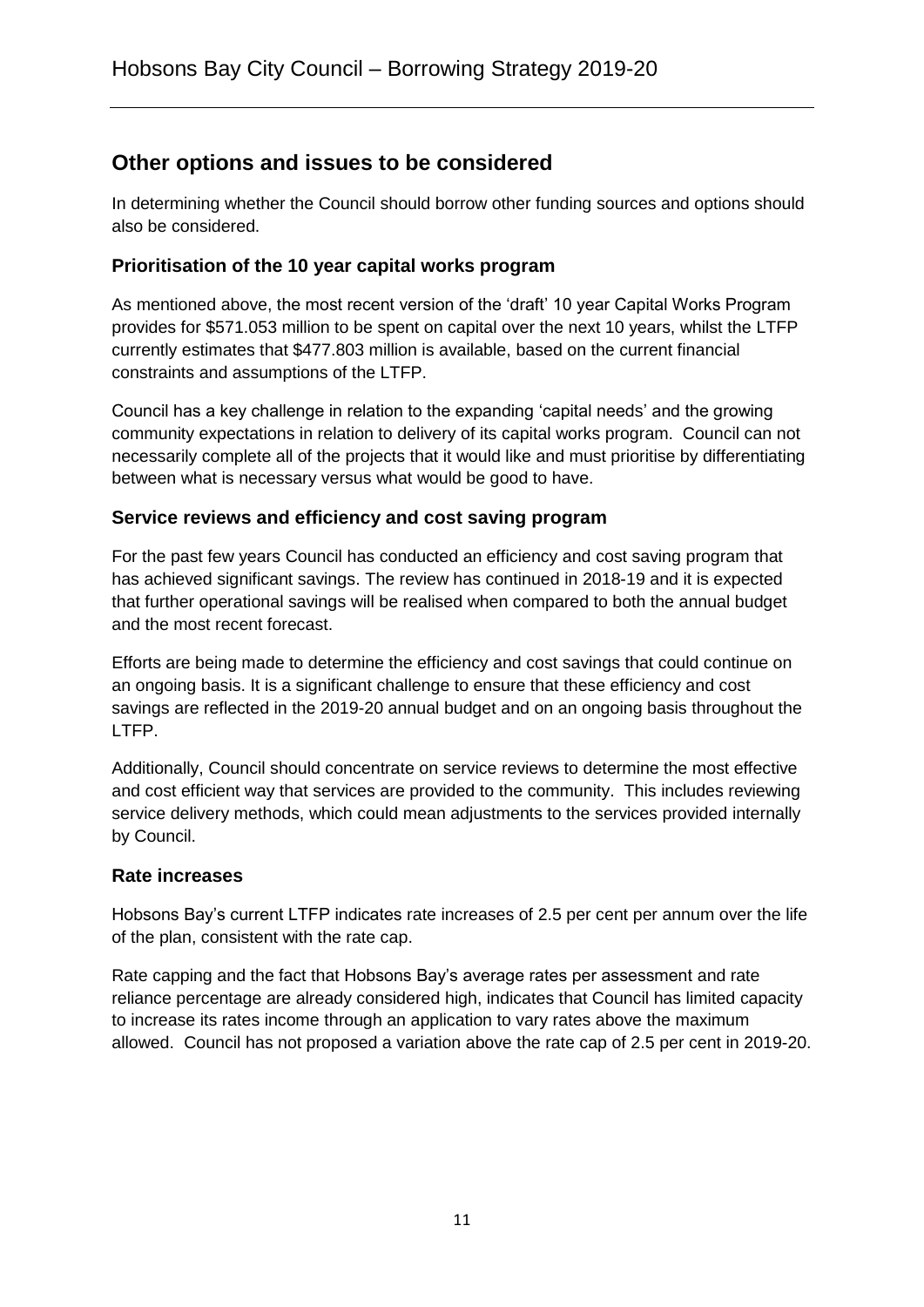#### <span id="page-12-0"></span>**Fees and charges**

Council's Revenue Strategy is currently being updated. The strategy attempts to determine an integrated approach to the setting of both its rating structure and its fees and charges. The purpose will be to determine the most appropriate and affordable revenue mix which, in conjunction with other income sources, will adequately finance the objectives proposed in the council plan, annual budget and strategic resource plan.

Through the strategy, Council may strive to determine a Pricing Policy that is used each year as a basis to determine the appropriate fees or charges that will be applied. Changes made previously to fees and charges have generally had minimal impact on the expected income generated, or the financial result predicted within each annual budget or future years contained within the LTFP.

Many of Council's statutory fees are predetermined by legislation and are not controlled by Council. For example, the State Government decision to approve a new fee structure for planning applications to ensure that applicants covered a greater percentage of the cost to provide planning services has had a considerable positive effect on the LTFP. Fees were increased in October 2016 and since then have been indexed annually, where previously they had not been updated or indexed consistently since 2000.

#### <span id="page-12-1"></span>**Sale of assets**

Any opportunities to raise income from land sales must be very carefully considered prior to inclusion in annual budget figures. Council needs to be assured that the land sales will actually occur in a particular financial year and that there is enough time to go through the process for:

- ensuring a proper valuation of the land by the Council's independent contract valuer
- a public notice advertising that the Council intends to sell
- possible objections / submissions in relation to the Council intention to sell
- resolution to objections / submissions in relation to the Council intends to sell

The last two points above can extend the process indefinitely so land sales should be carefully managed through Council's infrastructure reserve to ensure that they are not committed to fund capital works until these points in the land sale is complete.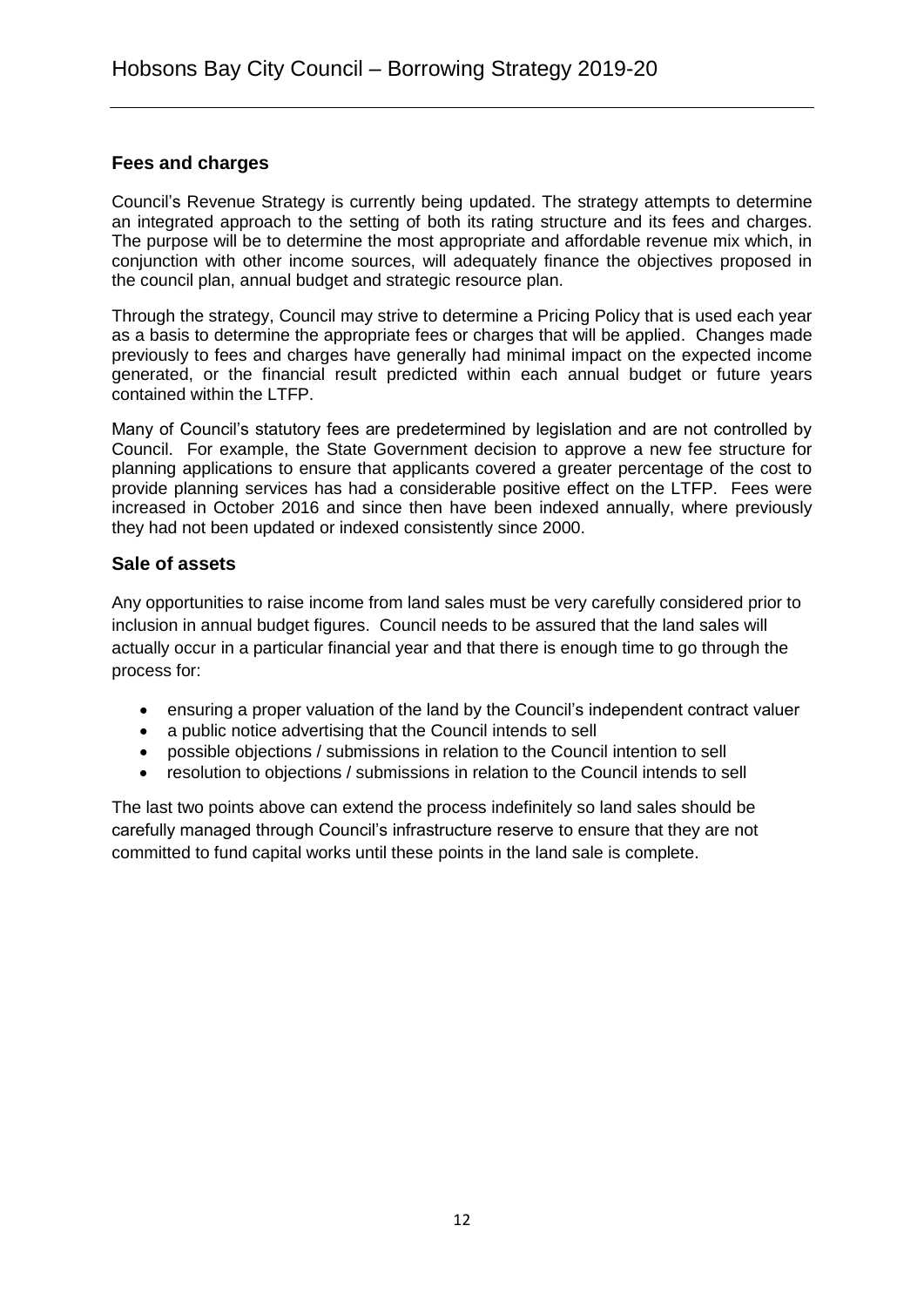# <span id="page-13-0"></span>**Local Government Funding Vehicle**

Historically all councils tendered for their loan borrowings on an individual basis. Due to the increased demand for loan borrowings across the local government sector it was determined that an amended funding procurement model should be investigated.

The Local Government Funding Vehicle (LGFV) was established to drive significant financial savings. In aggregating sector wide borrowings, savings are being generated due to councils' high credit ratings, accessing wholesale debt markets, economies of scale and collective bargaining. Victorian councils, as a collective, can now deal directly in the wholesale bond market to generate savings.

Hobsons Bay initially borrowed \$9.2 million, which is now part of a LGFV seven year interest only bond that was drawn down during the 2014-15 financial year. In addition, Council also borrowed \$5 million, which is now part of a LGFV ten year interest only bond that was drawn down during the 2015-16 financial year.

These bonds are premised on interest only payments with no principal repayments.

# <span id="page-13-1"></span>**Public Bonds**

A bond is an instrument of indebtedness of the bond issuer to the holders. It is a debt [security,](http://en.wikipedia.org/wiki/Security_(finance)) under which the issuer owes the holders a debt and depending on the terms of the bond, is obliged to pay [interest,](http://en.wikipedia.org/wiki/Interest) usually payable at fixed intervals and to repay the principal at a later date, termed the [maturity](http://en.wikipedia.org/wiki/Maturity_(finance)) date.

Thus, a bond is a wholesale version of a [loan,](http://en.wikipedia.org/wiki/Loan) the holder of the bond is the lender (creditor), the issuer of the bond is the borrower (debtor), and the coupon is the interest. Bonds provide the borrower with external funds to finance long-term [investments,](http://en.wikipedia.org/wiki/Investment) or in the case of [government bonds,](http://en.wikipedia.org/wiki/Government_bond) to finance current expenditure, defined benefit superannuation calls and capital works programs.

It is expected that bonds will provide cheaper funding than banks for highly rated borrowers (such as councils) and will attract investors such as superannuation funds, banks and foreign governments. Bonds are a key funding source for the Federal and State Governments as well as local governments internationally, particularly in New Zealand, USA, Canada and Europe. Bonds are simply a loan from a different source and considered best practice, given it is the cheapest source of funding.